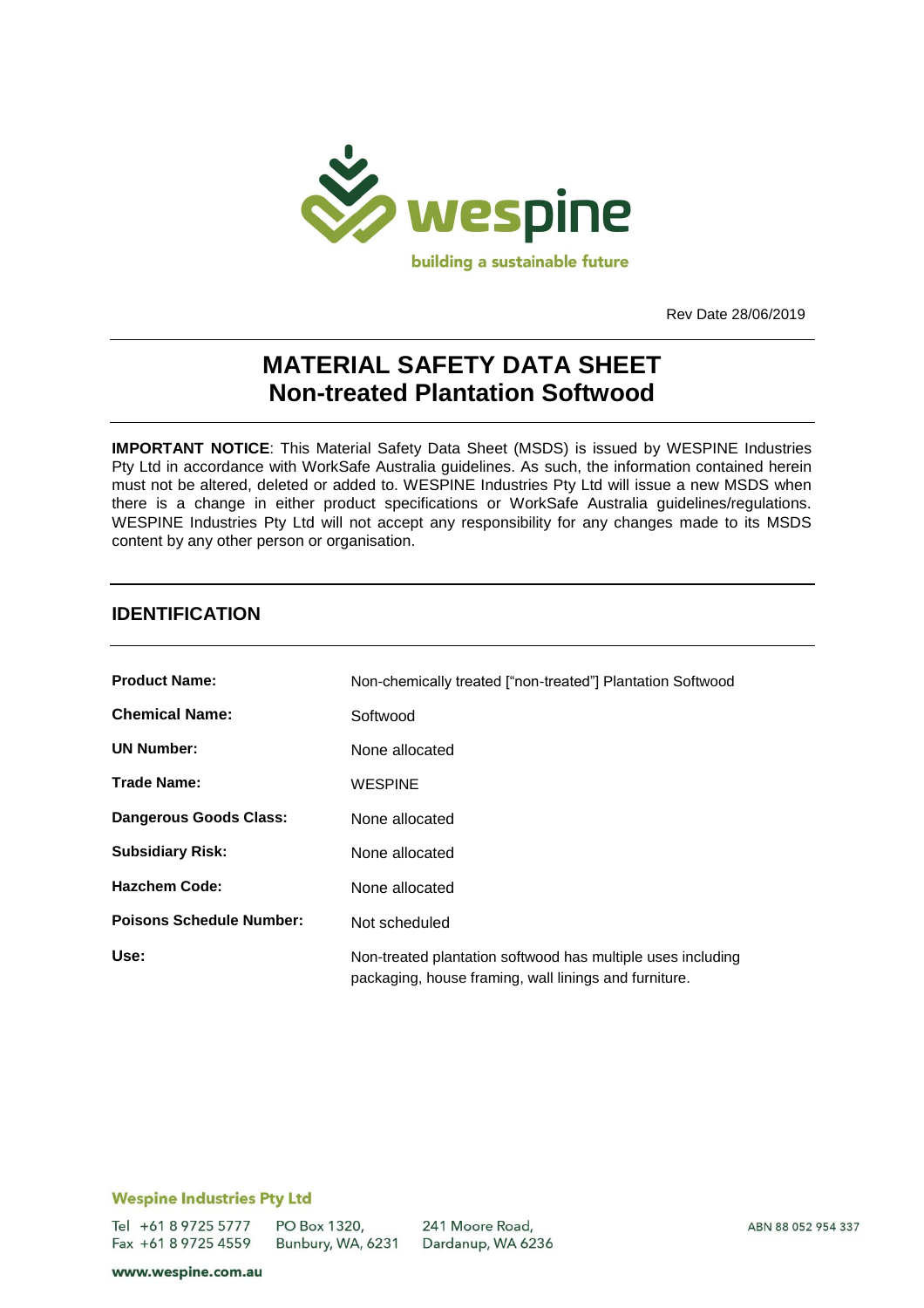## **PHYSICAL DESCRIPTION/PROPERTIES**

| Appearance:                        | Non-treated seasoned plantation softwood has a blond colour<br>prior to varnishing or other surface treatment. The product is<br>sold as seasoned rough sawn, green rough sawn and<br>seasoned machined structural. |
|------------------------------------|---------------------------------------------------------------------------------------------------------------------------------------------------------------------------------------------------------------------|
| Odour:                             | There is no odour                                                                                                                                                                                                   |
| <b>Boiling Point:</b>              | Not applicable                                                                                                                                                                                                      |
| <b>Melting Point:</b>              | Not applicable                                                                                                                                                                                                      |
| Vapour Pressure:                   | Not applicable                                                                                                                                                                                                      |
| <b>Flashpoint:</b>                 | Not applicable                                                                                                                                                                                                      |
| <b>Flammability Limits in Air:</b> | Fine dusts may form flammable/explosive dust clouds in air.                                                                                                                                                         |
| Specific Gravity (water=1):        | Varies according to timber species and moisture content                                                                                                                                                             |
| <b>Molecular Weight:</b>           | Not determined                                                                                                                                                                                                      |
| <b>Solubility in Water:</b>        | Highly insoluble                                                                                                                                                                                                    |
| pH (1% aqueous solution):          | Not applicable                                                                                                                                                                                                      |
| <b>Auto-ignition Temperature:</b>  | >220°C                                                                                                                                                                                                              |

### **INGREDIENTS**

| <b>Chemical Entity:</b> | CAS No. | <b>Proportion (by weight):</b> |
|-------------------------|---------|--------------------------------|
| Softwood                | none    | $>100\%$                       |

### **Wespine Industries Pty Ltd**

Tel +61 8 9725 5777 Fax +61 8 9725 4559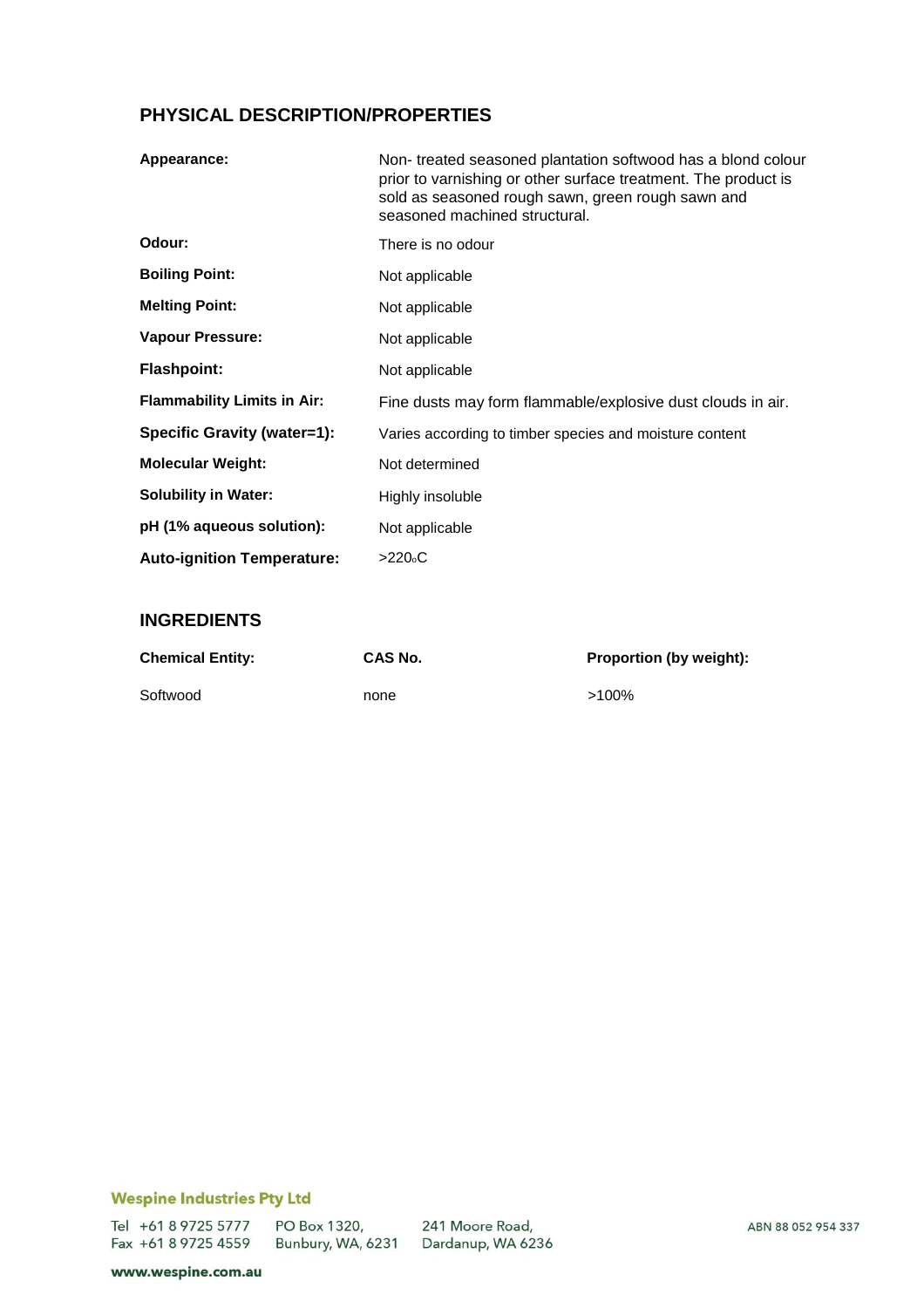# **HEALTH HAZARD INFORMATION**

| <b>Health Effects:</b>      | The following health effects and recommendations refer to both non-<br>treated green and non-treated seasoned plantation softwood.                                                                                                                                                   |
|-----------------------------|--------------------------------------------------------------------------------------------------------------------------------------------------------------------------------------------------------------------------------------------------------------------------------------|
|                             | Ensure non-treated green plantation softwood is stored and used in a<br>well ventilated area. Storing and using this product in humid and poorly<br>ventilated locations may produce an environment in which common air-<br>born mould spores can proliferate on the timber surface. |
|                             | Handling wood may cause splinters.                                                                                                                                                                                                                                                   |
| <b>Acute Health Effects</b> |                                                                                                                                                                                                                                                                                      |
| Swallowed:                  | Unlikely under normal conditions.<br>Swallowing wood dust may cause<br>abdominal discomfort.                                                                                                                                                                                         |
| Eye:                        | Wood dust is irritating to the eyes resulting in redness and watering.                                                                                                                                                                                                               |
| Skin:                       | Skin contact with wood dust may result in skin irritation.                                                                                                                                                                                                                           |
| Inhaled:                    | Inhalation of wood dust may be irritating to the nose, throat and lungs.                                                                                                                                                                                                             |
| <b>Chronic Effects:</b>     | Repeated inhalation of dust from this product may increase the risk of<br>nasal cavity cancer. Exposure to softwood and its dust in some<br>susceptible people may result in respiratory and skin sensitisation<br>leading to asthma and dermatitis respectively.                    |
| <b>First Aid</b>            |                                                                                                                                                                                                                                                                                      |
| Swallowed:                  | If swallowed, give water to drink. Seek medical attention if any<br>abdominal discomfort.                                                                                                                                                                                            |
| Eyes:                       | Flush thoroughly with water for at least 15 minutes. If irritation persists<br>seek medical attention.                                                                                                                                                                               |
| Skin:                       | Wash thoroughly with mild soap and water. Remove clothing if<br>contaminated with wood dust.                                                                                                                                                                                         |
| Inhaled:                    | Leave the dusty area.                                                                                                                                                                                                                                                                |
| <b>Advice to Doctor:</b>    | Treat symptomatically.                                                                                                                                                                                                                                                               |
| <b>PRECAUTIONS FOR USE</b>  |                                                                                                                                                                                                                                                                                      |
| <b>Exposure Standards:</b>  | WorkSafe Australia Exposure Standard for Wood dust (softwood).                                                                                                                                                                                                                       |
|                             | $5mg/m3$ time weighted average (TWA) - measured as<br>inspirable particulates.                                                                                                                                                                                                       |
|                             | 10mg/m <sup>3</sup> short term exposure limit (STEL).                                                                                                                                                                                                                                |
|                             | sen - sensitising to skin and respiratory tract.                                                                                                                                                                                                                                     |
|                             | Ensure non treated green plantation softwood is stored and used in a<br>well ventilated area.                                                                                                                                                                                        |
|                             | Keep exposures as low as practicable with the aim of<br>maintaining inspirable wood dust levels below 1.0mg/m <sup>3</sup> TWA.                                                                                                                                                      |
|                             |                                                                                                                                                                                                                                                                                      |

#### **Wespine Industries Pty Ltd**

|  | Tel +61 8 9725 5777 | PO Box 1320,      | 241 Moore Road,   |
|--|---------------------|-------------------|-------------------|
|  | Fax +61 8 9725 4559 | Bunbury, WA, 6231 | Dardanup, WA 6236 |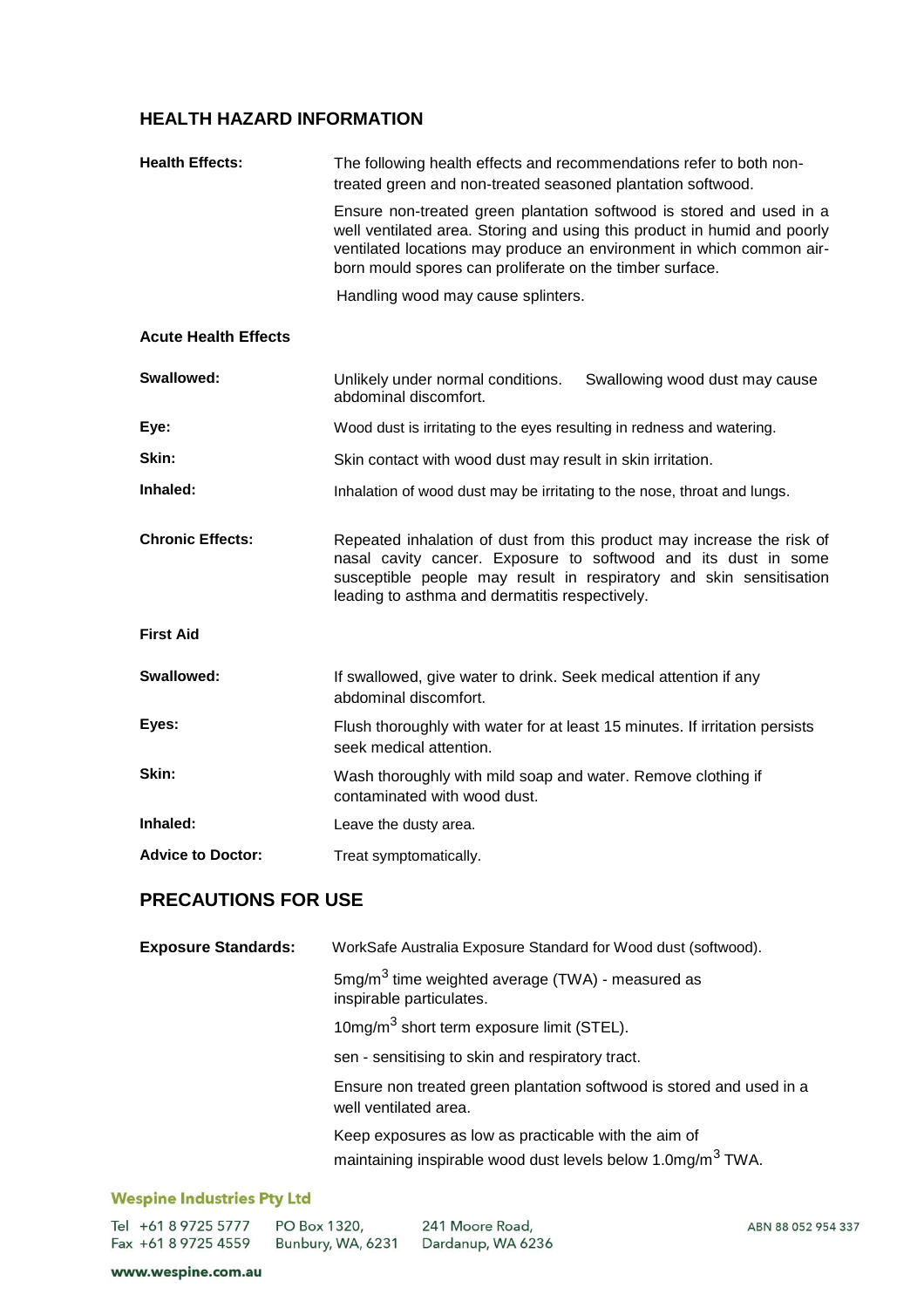### **WESPINE INDUSTRIES PTY LTD Recommendation:**

| <b>Engineering Controls:</b>   | All work in plantation softwood must be carried out in such a way as to<br>minimise exposure to wood dust. Under factory conditions, sawing,<br>drilling or sanding of plantation softwood should be done with<br>equipment fitted with local exhaust ventilation devices capable of<br>removing dust at source.                                                                                                                                        |
|--------------------------------|---------------------------------------------------------------------------------------------------------------------------------------------------------------------------------------------------------------------------------------------------------------------------------------------------------------------------------------------------------------------------------------------------------------------------------------------------------|
| <b>Respiratory Protection:</b> | Avoid breathing sawdust from plantation pine. Wear a P1 or P2<br>respirator suitable for particulates and conforming to Australian<br>Standards AS/NZS 1716 when exposed to dust.                                                                                                                                                                                                                                                                       |
|                                | Avoid disturbing mould growth on any green plantation softwood -<br>allergic respiratory reactions may result.                                                                                                                                                                                                                                                                                                                                          |
| <b>Skin Protection:</b>        | Wear industrial gloves (AS/NZS 2161), loose comfortable clothing<br>[unless this will cause a hazard working in and around machinery] and<br>boots. Long sleeved shirts and long trousers are recommended if skin<br>irritation occurs. Wash skin with mild soap and water after working with<br>plantation pine. Launder work clothes regularly and separately from<br>other clothes. Wash hands well with soap and water before eating or<br>smoking. |
| <b>Eye Protection:</b>         | Wear safety glasses or goggles, (AS/NZS 1337) if airborne dust is<br>generated.                                                                                                                                                                                                                                                                                                                                                                         |
| <b>Flammability:</b>           | Not flammable under normal conditions of use but is combustible and<br>will help sustain a fire.                                                                                                                                                                                                                                                                                                                                                        |

### **SAFE HANDLING INFORMATION**

|                               | Storage and Transport: Plantation softwood should be stored in a well-ventilated area away<br>from sources of heat, flames and sparks.                                                                                                                                              |
|-------------------------------|-------------------------------------------------------------------------------------------------------------------------------------------------------------------------------------------------------------------------------------------------------------------------------------|
|                               | No special transport requirements are considered necessary.                                                                                                                                                                                                                         |
| <b>Spills and Disposal:</b>   | Offcuts and general waste material should be placed in containers and<br>disposed of at approved landfill sites or incinerated in accordance with<br>local authority guidelines. Non-treated plantation softwood can be burnt<br>in open fires, fireplaces and residential boilers. |
| <b>Fire/Explosion Hazard:</b> | Dust may form an explosive mixture with air.                                                                                                                                                                                                                                        |
|                               | In a fire, use water jets to extinguish flames.                                                                                                                                                                                                                                     |

# **OTHER INFORMATION**

**Smoking:** WESPINE INDUSTRIES PTY LTD recommends that all storage and work areas should be smoking-free areas.

#### **Wespine Industries Pty Ltd**

Tel +61 8 9725 5777 Fax +61 8 9725 4559

PO Box 1320, 241 Moore Road, Bunbury, WA, 6231 Dardanup, WA 6236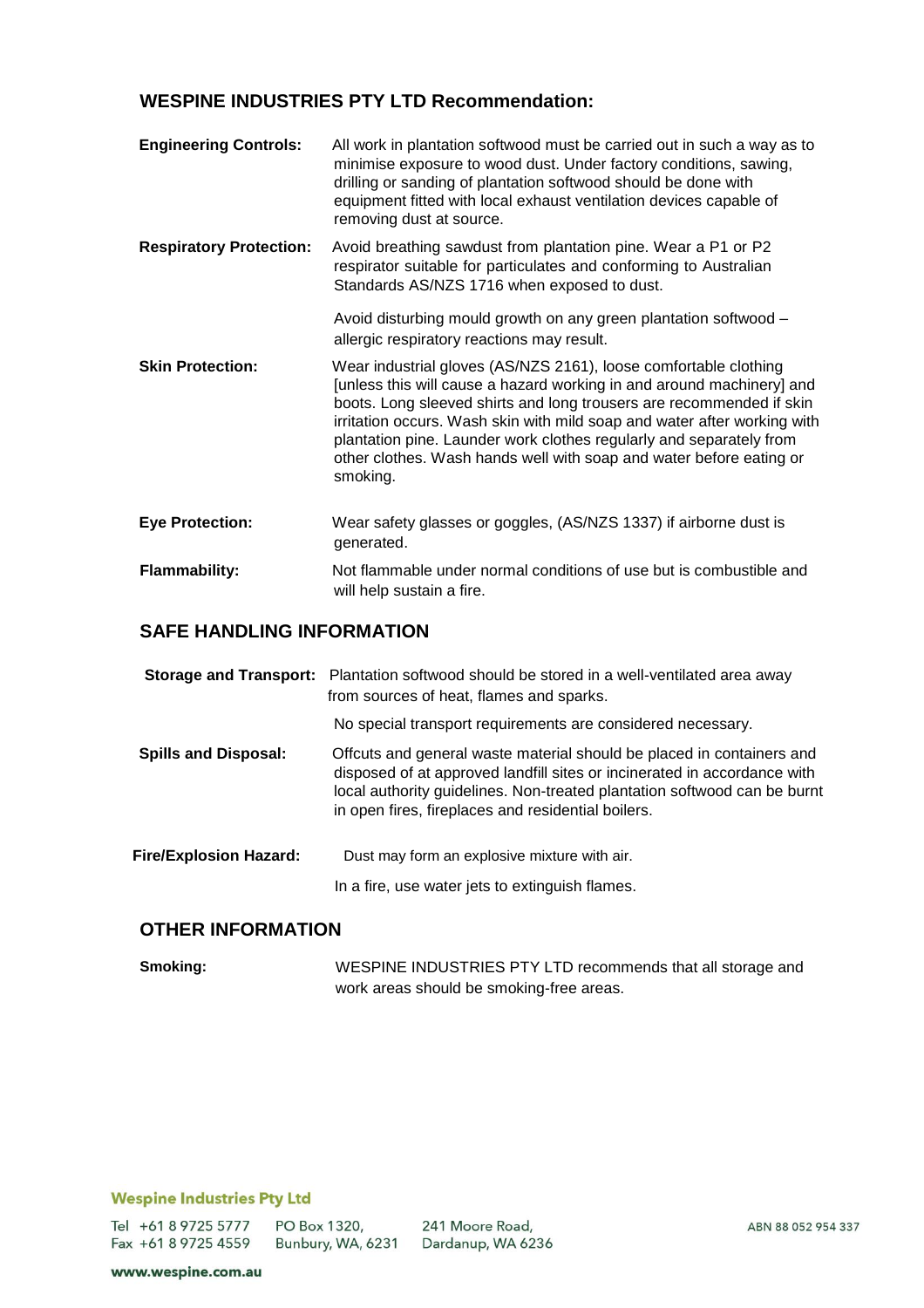# **LABELLING REQUIREMENTS**

### **WARNING: PLANTATION SOFTWOOD**

| Risk:             | Spores from mould growth on green plantation softwood stored in<br>humid conditions may exacerbate respiratory conditions.                                                                                                                                                                                                |
|-------------------|---------------------------------------------------------------------------------------------------------------------------------------------------------------------------------------------------------------------------------------------------------------------------------------------------------------------------|
|                   | Wood dust is irritating to eyes, skin and respiratory system. May cause<br>sensitisation by inhalation (asthma) and skin contact (dermatitis).<br>Repeated inhalation of wood dust may cause cancer.                                                                                                                      |
| Safety:           | Avoid prolonged exposure in humid conditions to green softwood<br>exhibiting mould growth in restricted areas.                                                                                                                                                                                                            |
|                   | Avoid repeated or prolonged contact with skin. Avoid contact with eyes.<br>Avoid breathing dust. Wear suitable protective clothing including gloves<br>(AS/NZS 2161), eye (AS/NZS 1337) and respiratory (AS/NZS 1716)<br>protection if airborne dust generated, or if machining wood without<br>adequate dust extraction. |
|                   | Wash work clothes regularly and separately from other clothes. Keep<br>work areas clean by vacuuming or hosing and wet sweeping (not by<br>compressed air or dry sweeping).                                                                                                                                               |
| <b>First Aid:</b> | If affected by dust irrigate eyes with plenty of water.                                                                                                                                                                                                                                                                   |
|                   | Wash skin with soap and water.                                                                                                                                                                                                                                                                                            |
| Disposal:         | Follow above safety instructions and collect in containers for disposal<br>as trade waste in accordance with local authority guidelines.                                                                                                                                                                                  |
| Fire:             | Wood dust can form an explosive mixture in air.                                                                                                                                                                                                                                                                           |
|                   | Earth all exhaust equipment and prevent high dust concentrations<br>in confined spaces.                                                                                                                                                                                                                                   |

### **Wespine Industries Pty Ltd**

Tel +61 8 9725 5777 Fax +61 8 9725 4559